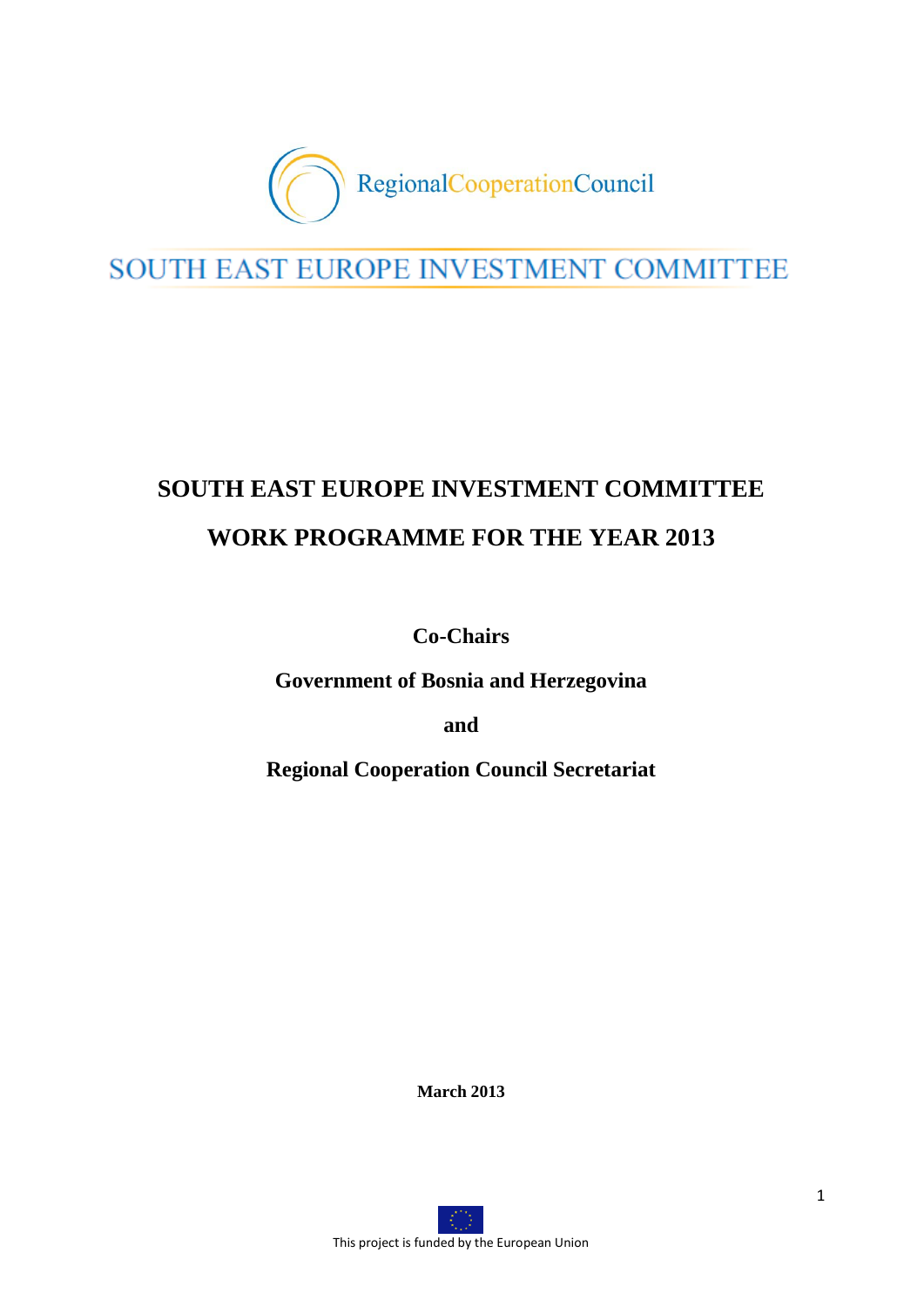## **I. Introduction**

After completing its first full year in regional ownership, the South East Europe Investment Committee (SEEIC) has established itself as the main framework in SEE for regional strategy deliberations on competitiveness and growth. The SEEIC Ministerial Statement from 9 November 2012 in Tirana has put forward, for the first time, quantifiable joint regional political headline targets clearly articulating the region's interests. It has also established a clear roadmap for the SEEIC over the next year, putting South East Europe 2020 Strategy at the center of SEEIC's activities. The need to transform 11 regional headline targets and 77 national targets into tangible reform measures and develop the SEE 2020 Strategy and Action Plan to be ready for adoption by the region's Ministers will continue shape SEEIC's actions over the next year at all levels – technical, executive and political.

Over the past year, under the co-chairmanship of the Government of Albania and RCC, SEEIC has made further progress in carving out its role as a mechanism that clearly supports national efforts at the regional level. In addition to the Ministerial meeting, SEEIC met two times at an executive level of State Secretaries/Deputy Ministers and a number of working-level meetings were organized to address specific, technical aspects of work. In this sense, a Task Force on SEE 2020 was also established under the auspices of SEEIC with a mandate to assist in the preparation of proposals for strategic headline targets, with two meetings held during the previous year.

In addition to being a forum that brings together the representatives of national administrations from the region, SEEIC has also engaged a number of important external partners. OECD's Investment Compact for SEE has provided valuable inputs in SEEIC proceedings, with a number of other regional and international partners taking part in its activities, such as CEFTA Secretariat, SEECEL, ETF and others. European Commission representatives took part in all SEEIC meetings and their support in its work, especially the SEE 2020 development, is duly noted. A significant interest in SEEIC's work has been registered from the donor community as well and SEEIC will look into various opportunities to inform the activities of bilateral donors interested in regional action as well as to benefit from their inputs stemming from existing programmes being implemented in SEEIC members.

This Work Programme brought forward by the Co-Chairs, the Government of Bosnia and Herzegovina and Regional Cooperation Council aims to translate and enforce political priorities, regional targets and guidelines noted in the SEEIC Ministerial Statement adopted on 9 November 20[1](#page-1-0)2 in Tirana<sup>1</sup>. The SEEIC Work Programme 2013 provides an outline for the SEEIC's work while assisting stakeholders and other regional and international partners in framing their interactions with the SEEIC.

The SEEIC Co-Chairs propose this Work Programme for the year 2013, as a revision to the previously adopted two-year rolling work program 2012-2013. Taking into consideration the need for an annual rotating co-chairmanship of the Committee, the Work Programme will from 2013 onwards be prepared on an annual level, to cover the period of one calendar year.

<span id="page-1-0"></span><sup>&</sup>lt;sup>1</sup> Annex 1: Adopted by the SEE Ministers of Economies at the Ministerial Conference of SEEIC on 9 November 2012 in Tirana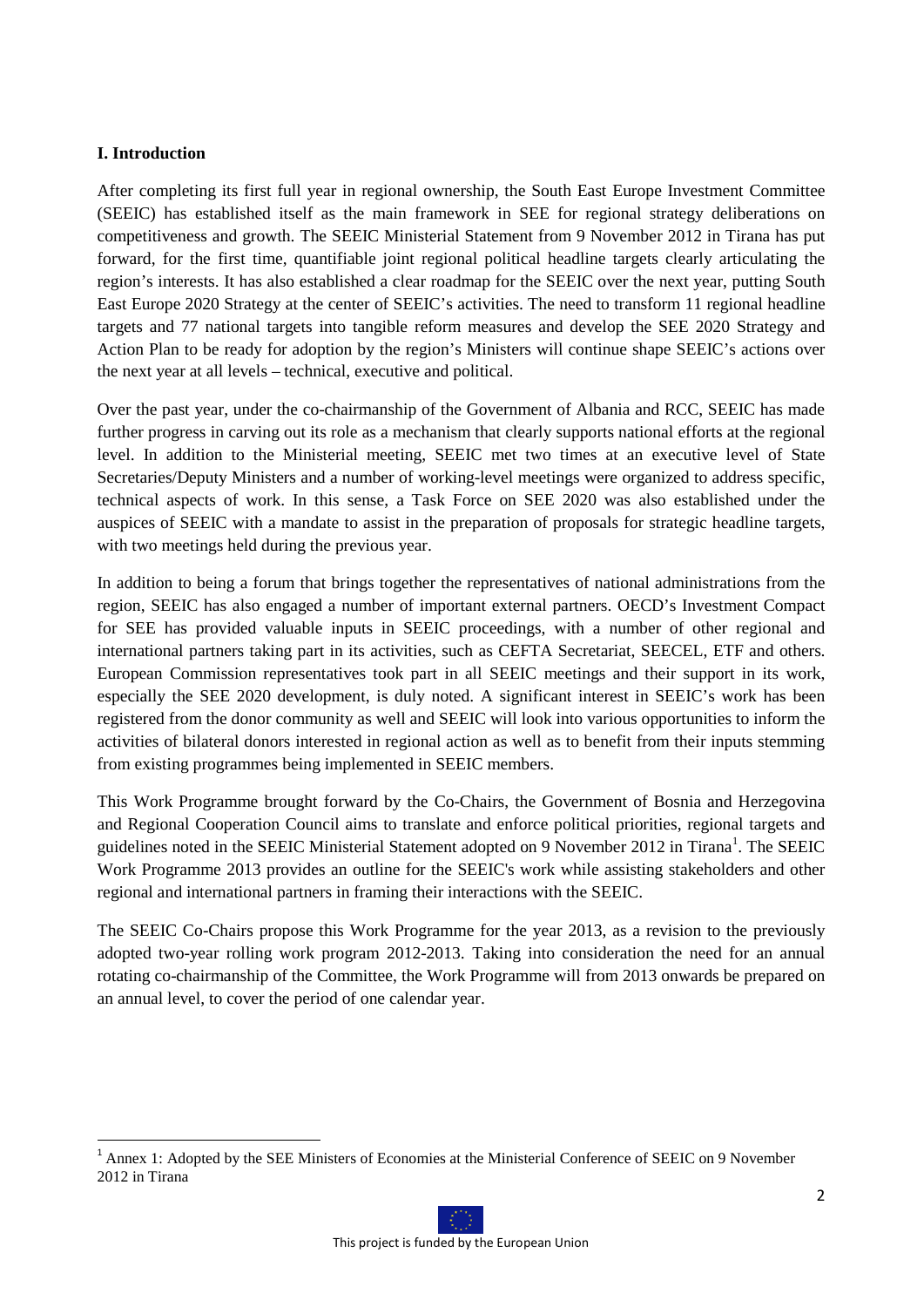### **II. Objectives and Priorities**

The main objective, as determined by the Co-Chairs of the SEEIC is to:

# **Develop a South East Europe (SEE) 2020 Strategy based on the headline targets and guidelines adopted by the SEEIC Ministerial Statement of 9 November 2013**

The fulfillment of the above objective will be based on the action undertaken in the following priority areas:

*1. Develop the overall SEE 2020 Strategy and design its Governance and Monitoring System*

Based on adopted set of 11 regional headline targets in the areas consistent with the Europe 2020 priority areas, and those specific for the SEE region, SEEIC will continue working as a platform for development of a comprehensive SEE 2020 Strategy, backed by a set of corresponding national policy objectives to support the implementation of these targets. Regional targets are to be supported with a set of corresponding second tier objectives, clear identification of priority policy areas for action, detailed elaboration of required measures and actions backed up by a set of indicators to measure progress. In this endeavor, leverage will be sought within other relevant RCC activities, by forging closer links with other regional mechanisms, institutions and structures (such as CEFTA 2006 Secretariat, Education Reform Initiative, Energy Community Secretariat, and others) as well as with international partners (OECD Investment Compact, Western Balkans Investment Framework, Enterprise Development and Innovation Facility, World Bank, ETF, etc.) that can provide substantial support and/or feedback in specific policy areas of SEE 2020 Strategy. As the region aligns itself more closely with Europe 2020 processes, partnership with the European Commission will remain crucial, as substantial support will be needed to implement the region's commitments successfully.

Since economic policy remains the sole domain of national administrations, a governance model is to be considered to successfully implement regionally agreed reforms. The model would mimic the open method of coordination as an inter-governmental means of governance and enable setting broad policy targets at the highest (ministerial) level, which would, in turn, be reflected into national policies. This process would be coupled with identifying an array of indicators and benchmarks to measure the implementation of set policy targets at the regional and national level. The governance should ensure that there is a clear delineation between various regional and national partners, as well as a continued process of renewed political support.

With the introduction of a long-term reform programme with policy targets spanning the end of the current decade, there is a need to introduce a review mechanism that would measure and monitor progress in the implementation of this programme and support the overall policy reform process. In addition to providing the actual monitoring and review function, this mechanism will be instrumental in the first phase as well, assisting the respective SEE economies to transpose the SEE 2020 targets and commitments into national economic reform deliberations.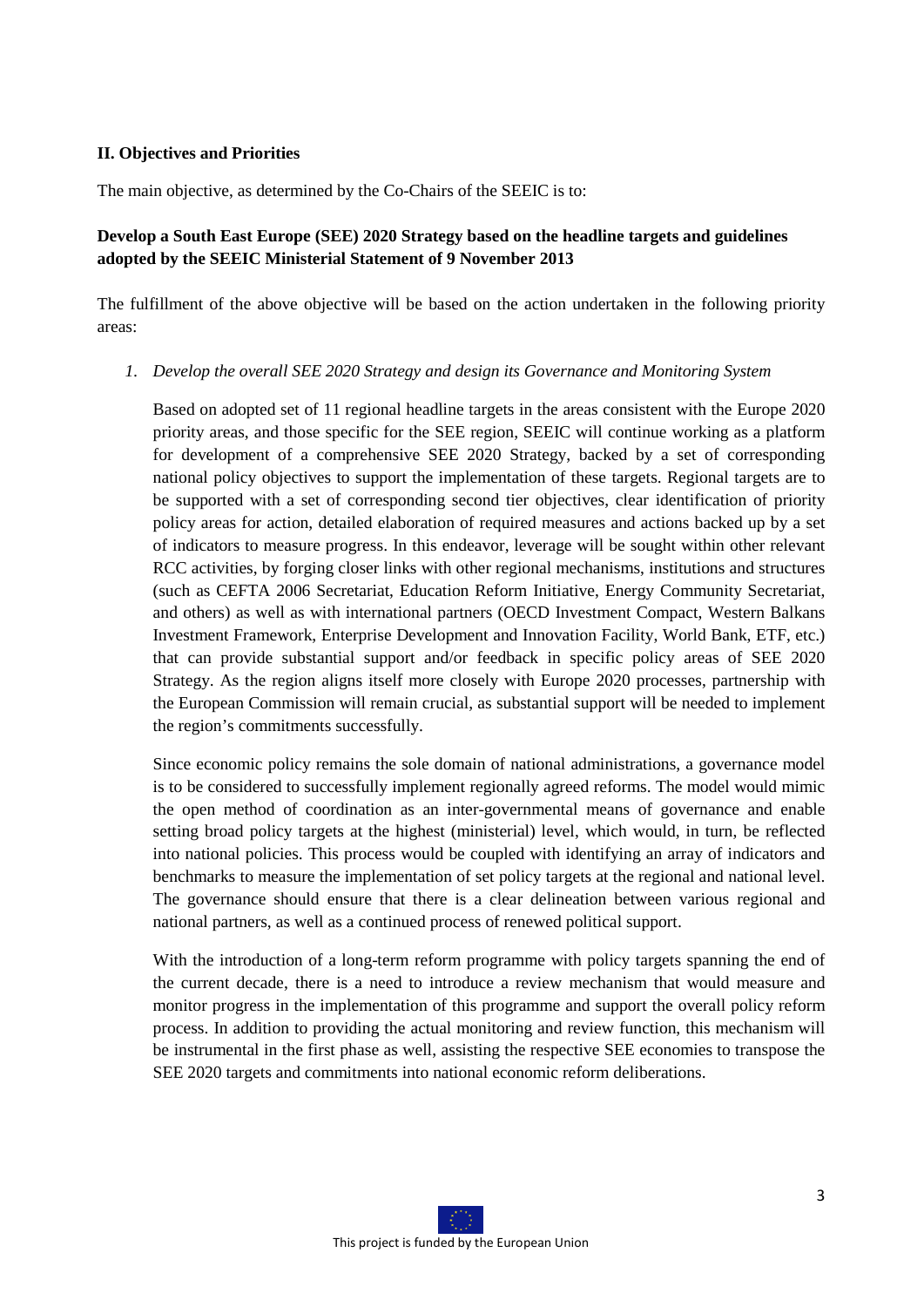*2. Engage directly in the pillars of Integrated Growth and Sustainable Growth Pillar (Investment Climate and Competitiveness dimension respectively)*

Parallel with its engagement in the horizontal work of developing the overall SEE 2020 Strategy, SEEIC is envisioned to take an active role in the development and implementation of the specific policy dimensions – investment climate and competitiveness – within the two pillars of integrated and sustainable growth.

In addition to creating an investment enabling environment, through possible investment policy coordination at the regional level, promoting and facilitating investment is considered to be one of the highest priorities for all of the SEEIC members. Within the Integrated growth pillar, SEEIC will work with its members and external partners to identify the right policy measures to be included in the SEE 2020 Strategy with respect to investment policy coordination and investment promotion.

Concentration on development and support to regional value chains, as mandated by the Ministers of Economies of the region, would provide additional focus to SEEIC's activities. Taking into account the current body of work and analysis on mapping linkages between the economic operators in the region and the European and industry trends, the SEEIC will work together with the OECD Investment Compact for SEE to identify those regional value chains/sectors/production networks that hold strong potential for regional action. SEEIC would work to build consensus around these sectors and the need to prioritize some of the measures set out by the SEE 2020 through working on these sectors.

#### *3. Developing communication aspects of SEEIC*

To enhance the outreach of the SEEIC activities, the Investment Committee will work on advancing the communication aspect of its work, and developing tools that would effectively convey the objectives, activities and achievements of the SEEIC. The Committee will dedicate majority of its communication efforts to presentation of the SEE 2020 Strategy in to the wide public and reaching out to the investor audience.

# **III. Activities and Timeline**

To reach the main objective and respective priorities set forth by this Work Programme, the SEEIC envisions the following activities:

# *1. Development of the SEE 2020 Strategy*

Based on targets adopted by the SEEIC Ministers of Economy during November 2012, SEEIC will continue to work, under the auspices of the RCC Secretariat and in coordination with national administrations and external partners, on determining policy objectives, indicators and measures that will constitute the bulk of the SEE 2020 Strategy.

SEEIC will continue to deploy a broad, consultative process to develop the full SEE 2020 Strategy and Action Plan by November 2013. Given the complexity and scope of the Strategy, SEEIC will de-centralized process for SEE 2020 development and implementation, implying that specific regional partners in each of the main policy dimensions of the SEE 2020 pillars (such as trade, investment, education, innovation, etc.) would be identified, and these partners would be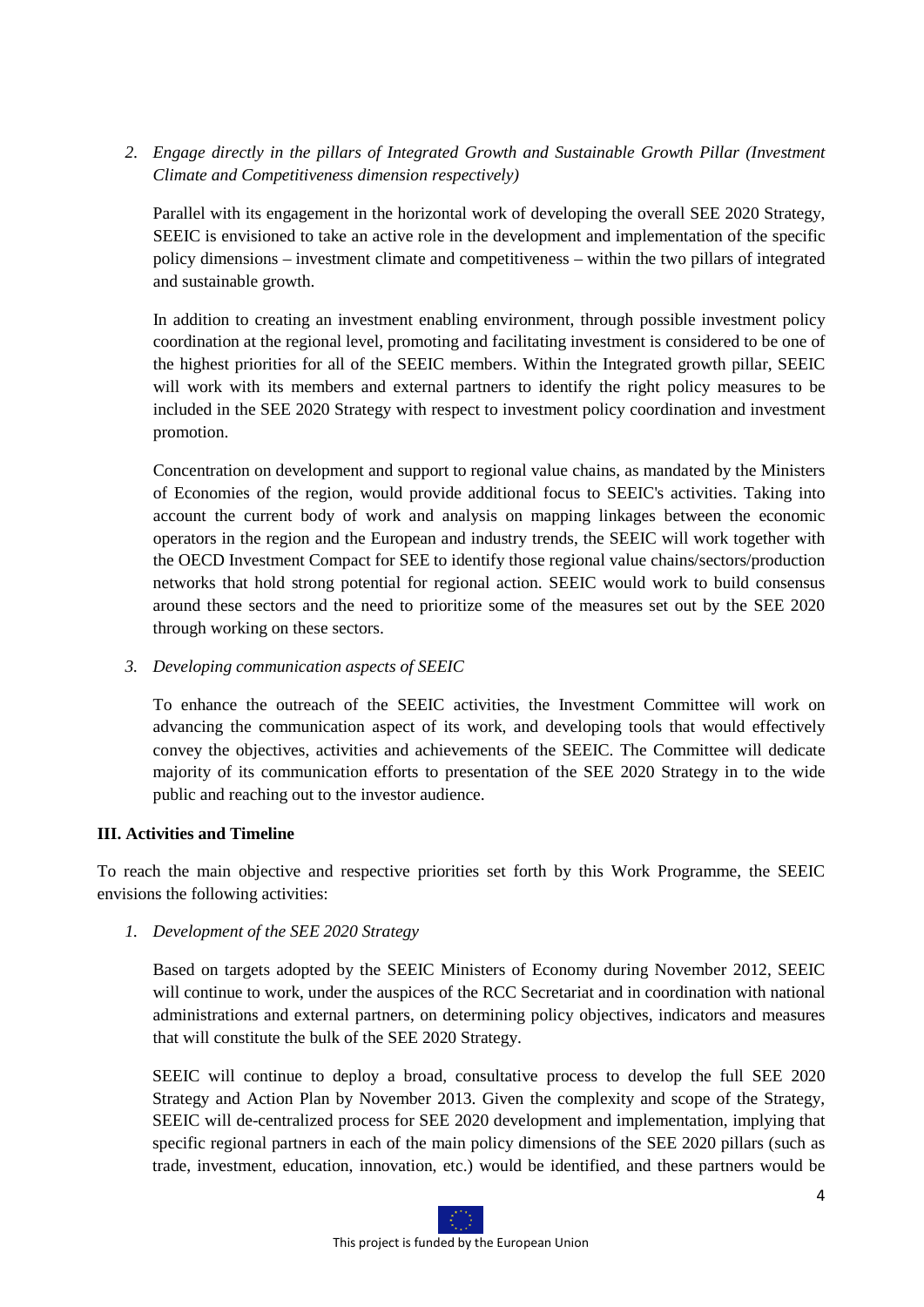able to champion the activities on the Strategy development within that specific dimension, under RCC's/SEEIC's leadership.

RCC together with SEEIC will hold a series of workshops in each of the pillars of SEE 2020 (integrated, smart, sustainable, inclusive growth and governance for growth) to help raise awareness on the Strategy development process, identify relevant stakeholders and regional structures capable of taking a lead in specific dimensions of SEE 2020, assign roles and responsibilities and establish tentative timelines for the Strategy development.

The SEE 2020 Strategy is planned to be drafted, consulted upon and finalized in a very short timeframe, with the first draft to be produced and discussed by the SEEIC during June, and the final version of the document to be produced by end of October. This implies mobilizing a number of external resources that would be able to contribute to the process, mostly by providing technical assistance to dimension coordinators and the RCC and SEEIC on developing specific dimensions as well as by producing analysis to inform specific measures. These TA needs would be finalized and the ToRs for consultants prepared during March, with an intention of having a team of external advisors available during March/April. RCC will provide support to the SEEIC on identifying and mobilizing adequate financial resources to meet the TA needs relating to SEE 2020 development.



After its initial endorsement by the SEEIC, the first draft of SEE 2020 would enter extensive consultations with the private sectors and the civil society organizations in SEEIC members during June – August 2013. The intention of this outreach process is to assure that the voice of the private sector and the civil society is heard and that adequate feedback is received and integrated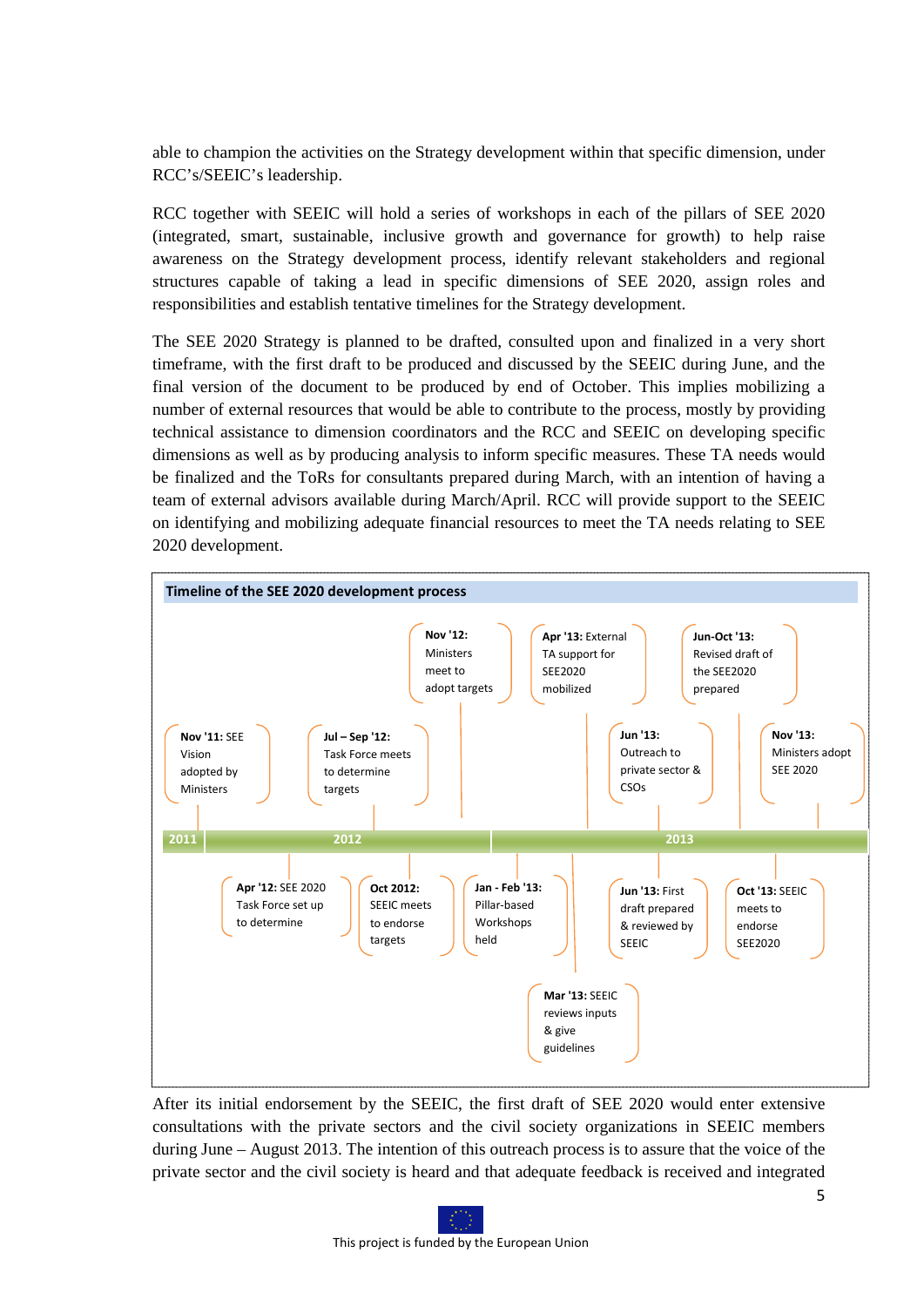into the Strategy before it enters intra-governmental consultation and consensus-building process during September/October.

It is envisioned that the SEEIC will continue to have a dual role in the process of Strategy development. Namely, it will continue to serve as a platform for horizontal Strategy development, as well s the dimension coordinator for the two dimensions (investment climate and competitiveness) within the specific pillars of the SEE 2020.

Finally, even though the SEEIC was originally tasked with developing the overall SEE 2020, it will work together with the RCC and its members on finding an alternate high-level body that would be able to extend broad political support and take the oversight role of the implementation of the overall Strategy, while SEEIC would retain the responsibility for the specific policy dimensions. To ensure successful implementation of SEE 2020, the political support from the highest level will be needed. SEEIC will work with the RCC to engage the main regional political chapeaux, the South East Europe Cooperation Process, to put forward adequate governance mechanisms to support SEE 2020 implementation.

## *2. Implement actions in support of Integrated Growth*

To further its role in the Integrated growth pillar of the SEE 2020, during 2013 SEEIC will be reviewing the policies that are to support investment-enabling environment throughout the region, considering possibilities of policy coordination and consolidation on a regional level. The Committee will also take into account some of the existing conditions in the region that impede inflow of foreign investments and consider possible actions to alleviate these impediments.

Furthermore, SEEIC will explore the available instruments for regional investment promotion with an objective to identify the most feasible options for a regional promotional mechanism. In addition to the general investment promotion mechanism, sectoral approach will be taken in detecting specific industries and/or niches of common interest grounds and complementary features for the SEEIC members.

A Working Group on Investment Policy and Promotion will be formed, corresponding to the activities and priorities of the development of the Integrated growth pillar of the SEE 2020 Strategy. Apart from the SEE 2020 Strategy, the investment promotion efforts will focus on the priority sectors identified, also contributing to the development of regional value chains.

The above actions are intended to build on the experiences of the Investment Promotion Agencies (IPAs) and respective line Ministries in SEE. SEEIC will explore the possibilities of revitalizing the Regional Network of IPAs and mobilizing support from donors for a targeted regional investment promotion effort by the end of 2013, with at least one regional business forum/investment promotion event supported by the Committee.

#### *3. Implement actions in support of Smart and Sustainable Growth*

During the year, SEEIC will directly engage in the development of the Competitiveness dimension of the Sustainable growth pillar. In this respect, SEEIC envisions establishing a working group dedicated to this specific task, or broadening of the SEE 2020 Task Force mandate to enable its involvement in this area.